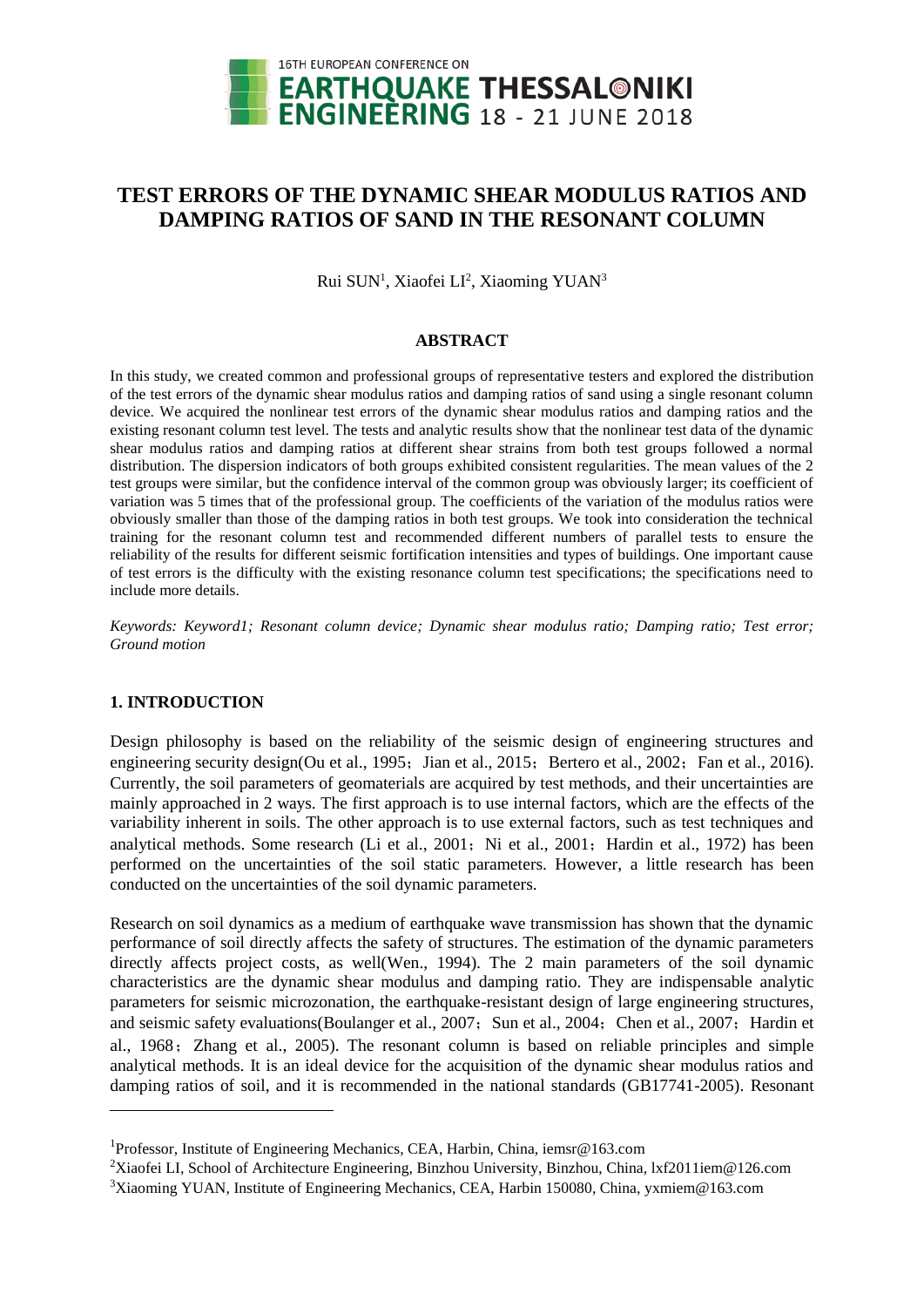column test devices have been widely used since the Engineering Mechanics Institute, National Seismological Bureau, invented the first resonance column device in 1984. The Nanjing Institute of Automation, Department of Energy, and Zhejiang University successfully developed resonance column devices, while some devices were imported into China. The error level and confidence interval are essential and must be considered for any scientific data that can be measured repeatedly. Little research has been conducted on the test errors of resonance column devices. Zhu et al. (1990) compared the test data of different types of resonance column devices using unified standard sand. Their results showed that a certain dispersion existed among the dynamic shear modulus values from different types of resonance column devices. While there were discrepancies between the values given by different types of resonance column devices, there were also test errors for the same type of resonance column devices. However, there are currently no studies that address this issue. Some research (Aguirre et al., 1997; Sun et al., 2009; Martin et al., 1982) is available that examines the effects of the dynamic shear modulus ratios and damping ratios of soil on the design of ground motions. These research results showed that the dynamic shear modulus ratios are more sensitive parameters than the shear wave velocities in terms of the calculation results for the ground motions. The effect of the variability of the dynamic shear modulus ratios is obvious for zone 3 or 4 sites in seismic hazard regions. However, since the measurement errors of the dynamic shear modulus ratios and damping ratios are unknown, previous researchers had to adopt an assumed parameter dispersion, so their analytical results may be unreliable. The accuracy and technical level of those performing the resonant column tests cannot be assessed from the perspective of their effects on the ground motion, which has resulted in debates on the test accuracy of the dynamic shear modulus ratios and damping ratios. Some experts doubt the reliability of these test results (Xia et al., 2015; Xia et al., 2016; Huang et al., 2015). The formulation of relevant specifications and the improvement of test techniques are necessary.

Geotechnical tests are an important method for identifying the mechanical properties of soil. Compared to the testing of other civil engineering materials, such as rock, concrete, and steel, laboratory tests of soil are more susceptible to errors in sampling, sample preparation, sample loading methods, test operation, and other human factors (Shang, et al., 2008; Xu et al., 2016; Zhang et al., 2014). Therefore, it is important to research the factors affecting the laboratory tests of soil, analyze the reasons for the test errors, and determine the appropriate solutions.

We designed 2 representative test groups using a single resonant column device. This work addresses the test errors of the dynamic shear modulus ratios and damping ratios of sand, discusses the distribution of the test errors, derives the probability of the statistical indicators, and analyzes the differences and connections of the extent of the dispersion between the test groups and between the modulus ratios and damping ratios. We also examine the effects of the test errors on the calculation of the ground motions. The final purpose of the paper is to provide evidence for the current understanding of resonant column test techniques to help improve these tests.

## **2. TEST DESIGN**

#### *2.1 Device and Samples*

Our tests used the first improved device with independent intellectual property rights (GZ-1) developed by the Institute of Engineering Mechanics, China Earthquake Administration. This device is a fix-free type, and its reliability has been verified (Sun, 2004). The test adopted the natural-vibration mode. Performing the test in the natural-vibration mode was more appropriate than performing resonance tests for the dynamic performance tests of soil under seismic loads. The size of the soil sample was  $\Phi$ 39.1 mm × 80 mm. The consolidation pressure of the soil samples was 100 kPa. Reconstituted sand samples were used as the standard. Table 1 shows their basic physical properties.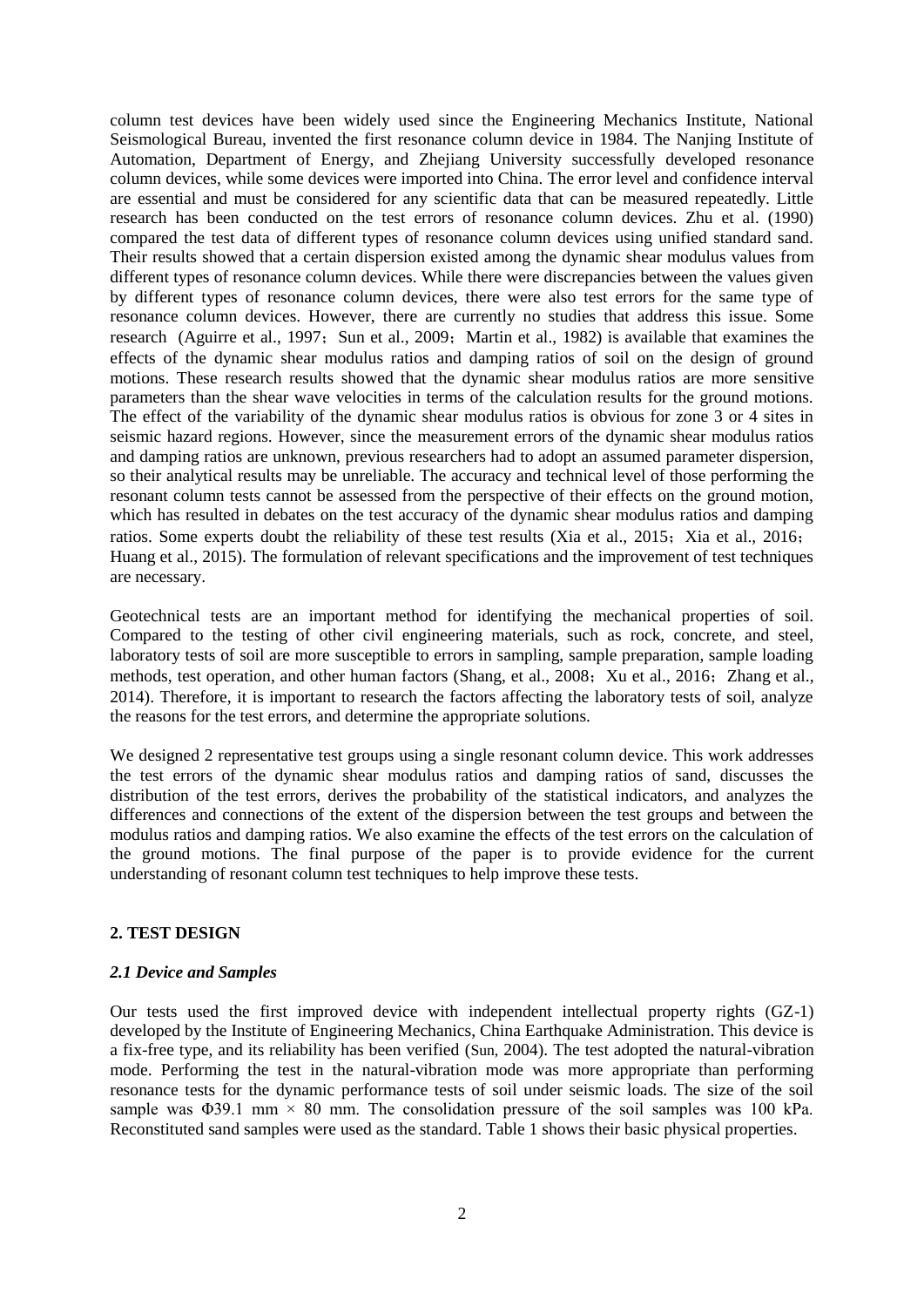|  |  | Table 1. Basic Physical Indicators of the Remolding Sand |  |
|--|--|----------------------------------------------------------|--|
|  |  |                                                          |  |

| <b>Material</b> | <b>Granule</b><br>gravity | <b>Maximum dry</b><br>density $gr/cm^3$ | Minimum dry<br>density $gr/cm^3$ coefficient | <b>Uniformity</b> | <b>Curvature</b><br>coefficient |  |
|-----------------|---------------------------|-----------------------------------------|----------------------------------------------|-------------------|---------------------------------|--|
| Standard sand   | 2.644                     | . 679. ،                                | .464                                         | .44               | 0.92                            |  |

# *2.2 Test Program*

The test was divided into 2 groups, common and professional, to reflect the 2 typical types of staff members who perform research on the test errors of the dynamic shear modulus ratios and damping ratios of soil in resonant column devices.

The common group test was completed by 10 trained technical staff members (master's students). The professional group test was completed by an experienced professional staff member. The testers in both groups rigorously followed the test specifications. The researchers in both groups had practical engineering backgrounds. The common and professional groups represented two typical cases, with maximum and minimum dispersions. While there are other groupings found in practical engineering work, such as a comparison between 10 common technical staff members and 10 professional staff members, or between 1 common technical staff member and 1 professional staff member, these cannot represent the extreme cases. The dispersions of their comparative results are expected to be between the 2 extreme cases.

Each member of the common group conducted 4 tests. Forty groups of test results were obtained. Each member in the professional group conducted 40 tests. The sand samples were re-prepared in each test according to the Geotechnical Test Procedures (GB/SL237-1999).

The relationships between the dynamic shear modulus ratios, damping ratios, and shear strains were nonlinear. The resonant column tests focused on the results for medium and small shear strains. The commonly accepted hyperbolic model was used to create the resulting curves for the medium and large strains. The parameters of the hyperbolic model were determined with test point regressions. The dynamic shear modulus ratios and damping ratios were determined for 8 typical shear strains, which were  $5 \times 10^{-6}$ ,  $10^{-5}$ ,  $5 \times 10^{-5}$ ,  $10^{-4}$ ,  $5 \times 10^{-4}$ ,  $10^{-3}$ ,  $5 \times 10^{-3}$ , and  $10^{-2}$ .

## *2.3 Test Results and Reliability*

Figure 1 shows the dynamic shear modulus ratio and damping ratio results of the common and professional groups.

The test results show that the results from the professional group are normal. Some curve dispersions in the common group are larger, especially in terms of the damping ratios. Since the damping ratio tests are generally less stable than the modulus ratio tests, we did not remove the test points with larger dispersions for the damping ratios; we included them in the statistical data.

Empirical methods of abnormal value verification (Liang et al., 2014) indicated that more than 97% of the test results in the above curves were within the 2 standard deviations of the means range. This value is greater than the benchmark, 95%. Therefore, the test results are reliable and useful.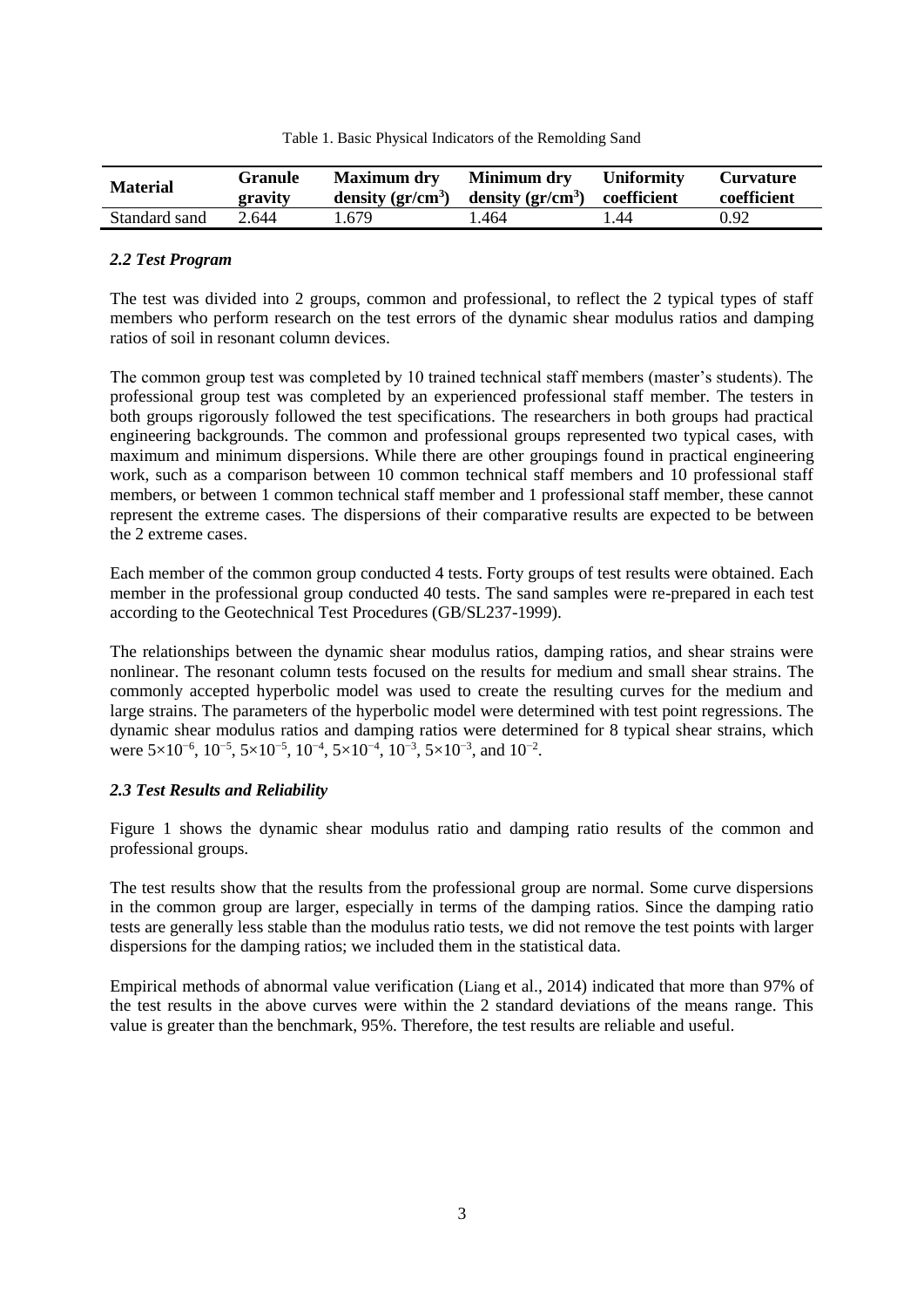

(b) Professional group

Figure 1. Test Results of the Dynamic Shear Modulus Ratios and Damping Ratios

# **3. DISPERSION INDICATORS OF THE TEST RESULTS**

We adopted statistical analysis methods and used the maximum, minimum, mean, standard deviation, standard deviations and coefficient of variation to describe the dispersions of the dynamic shear modulus ratios and damping ratios of samples for 8 shear strains. Tables 2 and 3 show the calculation results.

As shown in Tables 2 and 3, both the dynamic shear modulus ratio and damping ratio tests exhibit dispersions. However, the dispersion indicators of the common group are much greater than those of the professional group.

| <b>Test</b>  | <b>Statistical</b> | <b>Shear strain</b> |                    |                    |                    |                    |                    |                    |                    |
|--------------|--------------------|---------------------|--------------------|--------------------|--------------------|--------------------|--------------------|--------------------|--------------------|
|              | indicator          | $5\times10^{-6}$    | $1 \times 10^{-5}$ | $5 \times 10^{-5}$ | $1 \times 10^{-4}$ | $5 \times 10^{-4}$ | $1 \times 10^{-3}$ | $5 \times 10^{-3}$ | $1 \times 10^{-2}$ |
| Common       | Maximum            | 0.9985              | 0.9967             | 0.9820             | 0.9643             | 0.8429             | 0.7282             | 0.3487             | 0.2112             |
| group        | Minimum            | 0.9916              | 0.9813             | 0.9062             | 0.8271             | 0.4869             | 0.3215             | 0.0865             | 0.0452             |
|              | Mean               | 0.9964              | 0.9920             | 0.9583             | 0.9198             | 0.7030             | 0.5485             | 0.2045             | 0.1153             |
|              | S                  | 0.0016              | 0.0036             | 0.0178             | 0.0325             | 0.0878             | 0.1019             | 0.0655             | 0.0411             |
|              | CV(%)              | 0.16                | 0.36               | 1.86               | 3.53               | 12.49              | 18.57              | 32.02              | 35.62              |
| Professional | Maximum            | 0.9972              | 0.9937             | 0.9668             | 0.9350             | 0.7406             | 0.5878             | 0.2218             | 0.1247             |
| group        | Minimum            | 0.9962              | 0.9914             | 0.9550             | 0.9130             | 0.6755             | 0.5098             | 0.1721             | 0.0941             |
|              | Mean               | 0.9967              | 0.9927             | 0.9613             | 0.9247             | 0.7094             | 0.5497             | 0.1965             | 0.1090             |
|              | S                  | 0.0003              | 0.0006             | 0.0031             | 0.0058             | 0.0171             | 0.0205             | 0.0130             | 0.0080             |
|              | CV(%)              | 0.03                | 0.06               | 0.32               | 0.63               | 2.41               | 3.72               | 6.61               | 7.33               |

Table 2. Analytic Results of the Errors of the Modulus Ratios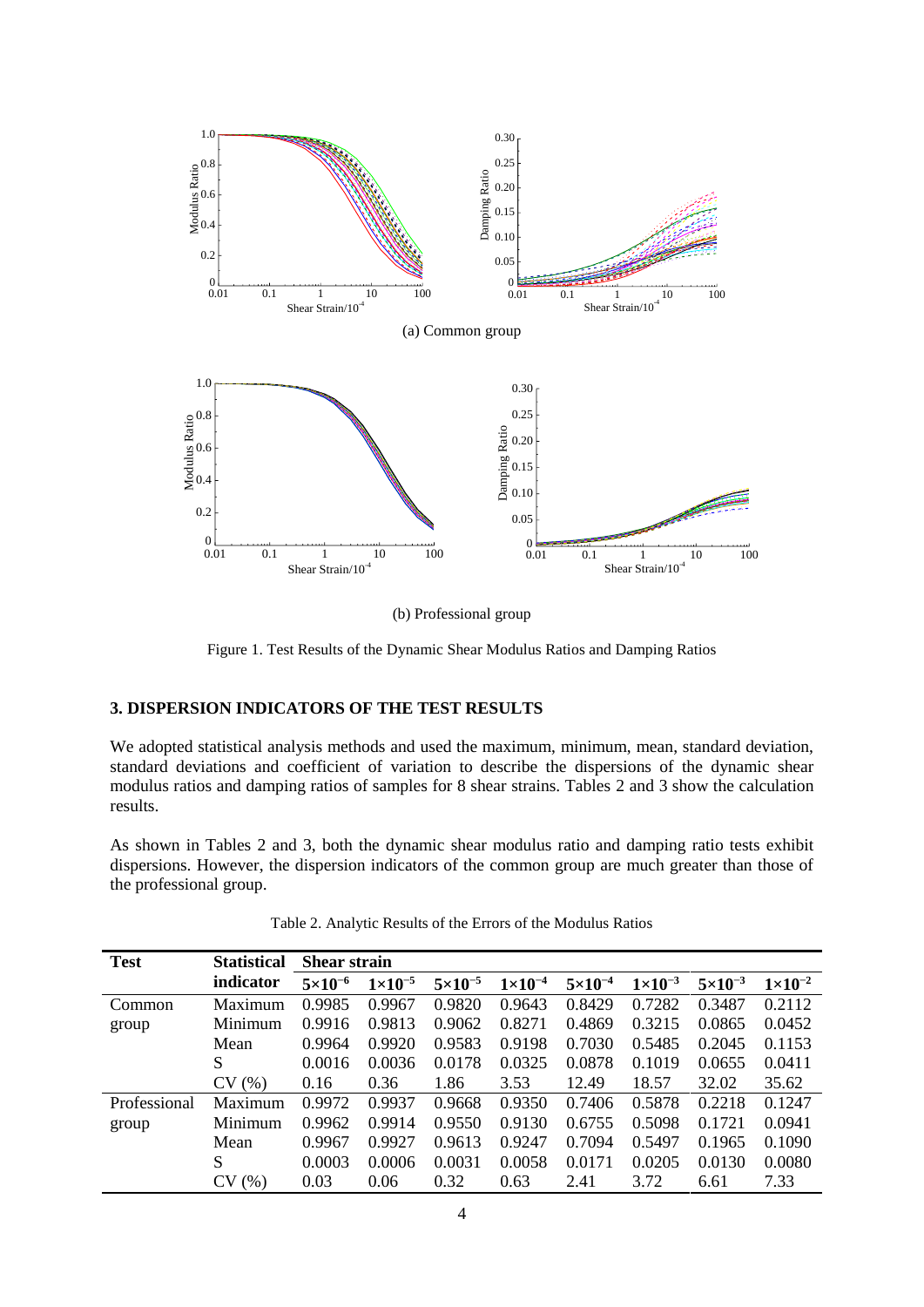| <b>Test</b>  | <b>Statistical</b> | <b>Shear strain</b> |                  |                  |                    |                    |                    |                    |                    |
|--------------|--------------------|---------------------|------------------|------------------|--------------------|--------------------|--------------------|--------------------|--------------------|
|              | indicator          | $5 \times 10^{-6}$  | $1\times10^{-5}$ | $5\times10^{-5}$ | $1 \times 10^{-4}$ | $5 \times 10^{-4}$ | $1 \times 10^{-3}$ | $5 \times 10^{-3}$ | $1 \times 10^{-2}$ |
| Common       | Maximum            | 0.0247              | 0.0295           | 0.0506           | 0.0634             | 0.1130             | 0.1413             | 0.1818             | 0.1943             |
| group        | Minimum            | 0.0013              | 0.0024           | 0.0091           | 0.0156             | 0.0415             | 0.0508             | 0.0652             | 0.0670             |
|              | Mean               | 0.0082              | 0.0111           | 0.0233           | 0.0323             | 0.0647             | 0.0819             | 0.1136             | 0.1209             |
|              | S                  | 0.0063              | 0.0074           | 0.0102           | 0.0116             | 0.0184             | 0.0233             | 0.0341             | 0.0370             |
|              | CV(%)              | 77.32               | 66.43            | 43.55            | 36.01              | 28.47              | 28.43              | 30.02              | 30.59              |
| Professional | Maximum            | 0.0117              | 0.0169           | 0.0262           | 0.0335             | 0.0617             | 0.0770             | 0.1047             | 0.1107             |
| group        | Minimum            | 0.0058              | 0.0101           | 0.0183           | 0.0254             | 0.0484             | 0.0563             | 0.0692             | 0.0718             |
|              | Mean               | 0.0084              | 0.0135           | 0.0228           | 0.0305             | 0.0556             | 0.0677             | 0.0878             | 0.0920             |
|              | S                  | 0.0015              | 0.0017           | 0.0018           | 0.0019             | 0.0043             | 0.0061             | 0.0099             | 0.0108             |
|              | CV(%)              | 18.00               | 12.58            | 7.81             | 6.32               | 7.64               | 9.04               | 11.26              | 11.72              |

Table 3. Analytic Results of the Errors of the Damping Ratios

#### **4. DISPERSION ANALYSIS OF THE TEST RESULTS**

#### *4.1 Standard Deviations and the Envelope Lines*

Figure 2 graphically shows the standard deviations, enveloping curves (the maximum and minimum), equations, and means of the dynamic shear modulus ratios and damping ratios from Tables 2 and 3.



(b) Professional group

Figure 2. Means of the Dynamic Shear Modulus Ratios, Damping Ratios, 2 Standard Deviations, and Envelop Lines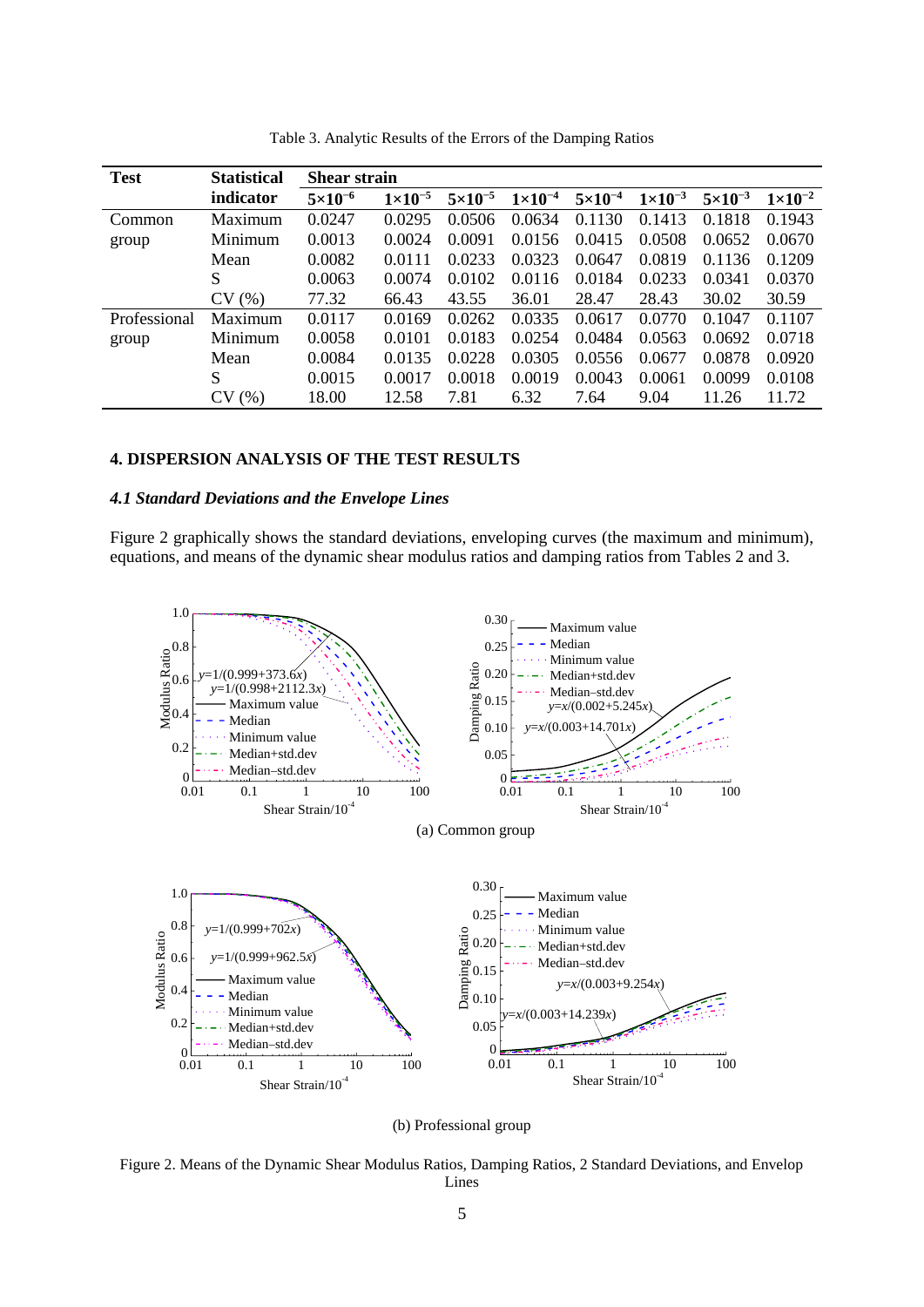Figure 2 shows the differences in the enveloping curve equations are large between the dynamic shear modulus ratio and damping ratio in the common group; the differences between the enveloping curve equations in the professional group are small. Large differences exist among the one standard deviations, envelop lines, and means in the common group, while the differences in these values from the professional group are small. The results show that the test dispersion of the common group is obviously larger than that of the professional group. The test errors of the professional group are tiny, which indicates that the technical staff and test technique level have a large effect on the reliability of the test results.

#### *4.2 Standard Deviations and Coefficients of the Variation*

Figure 3 graphically shows the standard deviations of the dynamic shear modulus ratios and damping ratios and the relationships between the coefficients of the variation and shear strains.



(a) Dynamic shear modulus ratio standard deviation (b) Damping ratio standard deviation



(c) Dynamic shear modulus ratio coefficient of variation (d) Damping ratio coefficient of variation

Figure 3. Relationships Among the Standard Deviations and Coefficients of the Variation of the Dynamic Shear Modulus Ratios, Damping Ratios, and Shear Strains

Figure 3 shows some regularities of the statistical indicators in the dispersion exist between the dynamic shear modulus ratios and damping ratios. The trends of the common and professional group are consistent, although they contain different values. The maximum values of the standard deviations of the modulus ratios are in a shear strain range between  $10^{-4}$  and  $10^{-3}$ , which is the most common range of the dynamic shear modulus ratios in the analysis and calculation of soil earthquake responses. The coefficients of the variation of the modulus ratios tend to increase with the increase of the shear strain. This result indicates that the dispersion of the dynamic shear modulus ratios is small in smaller shear strains, and the dispersion of the dynamic shear modulus ratios obviously increases for large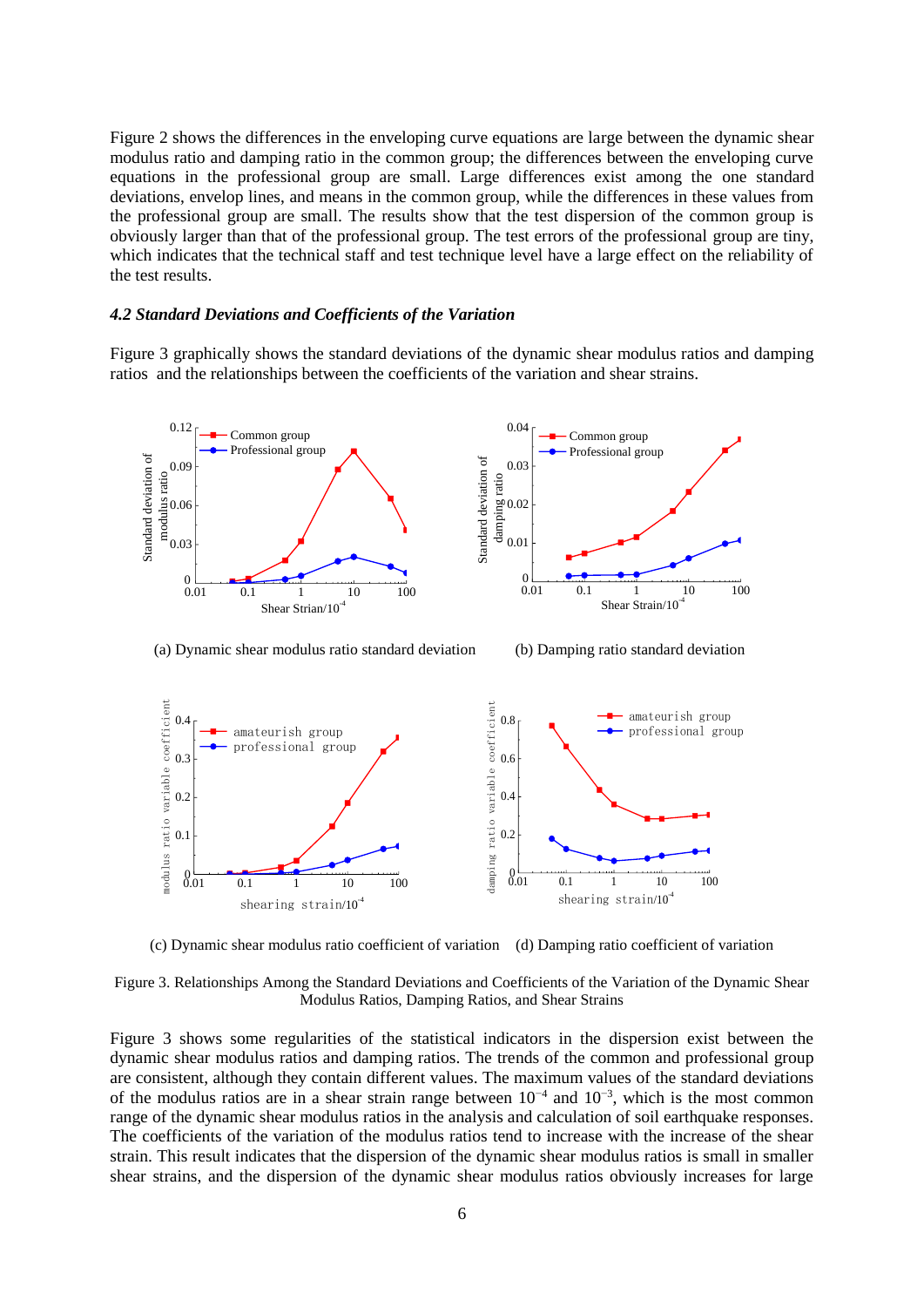shear strains. The coefficients of the variation of the damping ratios tend to decrease with the increase of the shear strains. This result indicates that the dispersion of the damping ratios is large in small shear strains, and the dispersion of the dynamic shear modulus ratios is small in large shear strains.

## *4.3 Comparison of the Variability of the Dynamic Shear Modulus Ratios and Damping Ratios*

Figure 4 shows a comparison of the coefficients of the variation in the dynamic shear modulus ratios and damping ratios. This figure also shows the coefficients of the variation of the dynamic shear modulus ratios are obviously smaller than those of the damping ratios.

This result indicates that the extent of the test deviation of the dynamic shear modulus ratios is smaller than that of the damping ratios. It should be noted that the fitting of the dynamic shear modulus ratios from the resonant column test results was conducted first and then the fitting of damping ratios was conducted based on the results from the first step and  $\lambda_{\text{max}}$  determined from the test data. Therefore, the dispersion of the damping ratios involves 2 parts: the test errors of the dynamic shear modulus ratios and errors from the determination of  $\lambda_{\text{max}}$ . This may be the reason why the coefficients of the variation of the damping ratios are larger than those of the dynamic shear modulus ratios. In addition, Figure 4 shows there are large differences between the dynamic shear modulus ratios and damping ratios of the common and professional groups.



Figure 4. Comparison of the Coefficients of the Variation of the Dynamic Shear Modulus Ratios and Damping Ratios

# *4.4 Preliminary Assessment of the Effects of the Test Errors on the Analysis of the Earthquake Responses*

One important application of the dynamic shear modulus ratios and damping ratios is as calculation parameters for the analysis of a soil's earthquake response. Previous calculations and analyses [28] indicated that a 6% variation in the dynamic shear modulus ratios in medium and strong earthquakes at a 5×10<sup>-4</sup> shear strain have a significant effect on the calculation of the ground motions. Figure 4 and Table 1 show that when a shear strain is greater than  $5 \times 10^{-4}$ , the coefficients of the variation of the dynamic shear modulus ratios in the common group are above 12%, which is beyond the negligible error range and cannot be ignored. For the professional group, the coefficients of the variation of the dynamic shear modulus ratios at a shear strain greater than 5×10−3 are between 6% and 8%. Based on these results, the test errors of the common group cannot be ignored in strong earthquakes and the test errors of the professional group might also have an effect in strong earthquakes.

The effect of the variability of the dynamic shear modulus ratios and damping ratios on the calculation of the ground motions is a complex nonlinear issue. This paper provides 2 typical calculation examples. The effects of the top and bottom values of 2 standard deviations of the dynamic shear modulus ratios and damping ratios on the response spectrum were calculated using the 1-dimensional soil-equivalent linearization program (SHAKE2000), with a focus on a zone 3 site; we used the El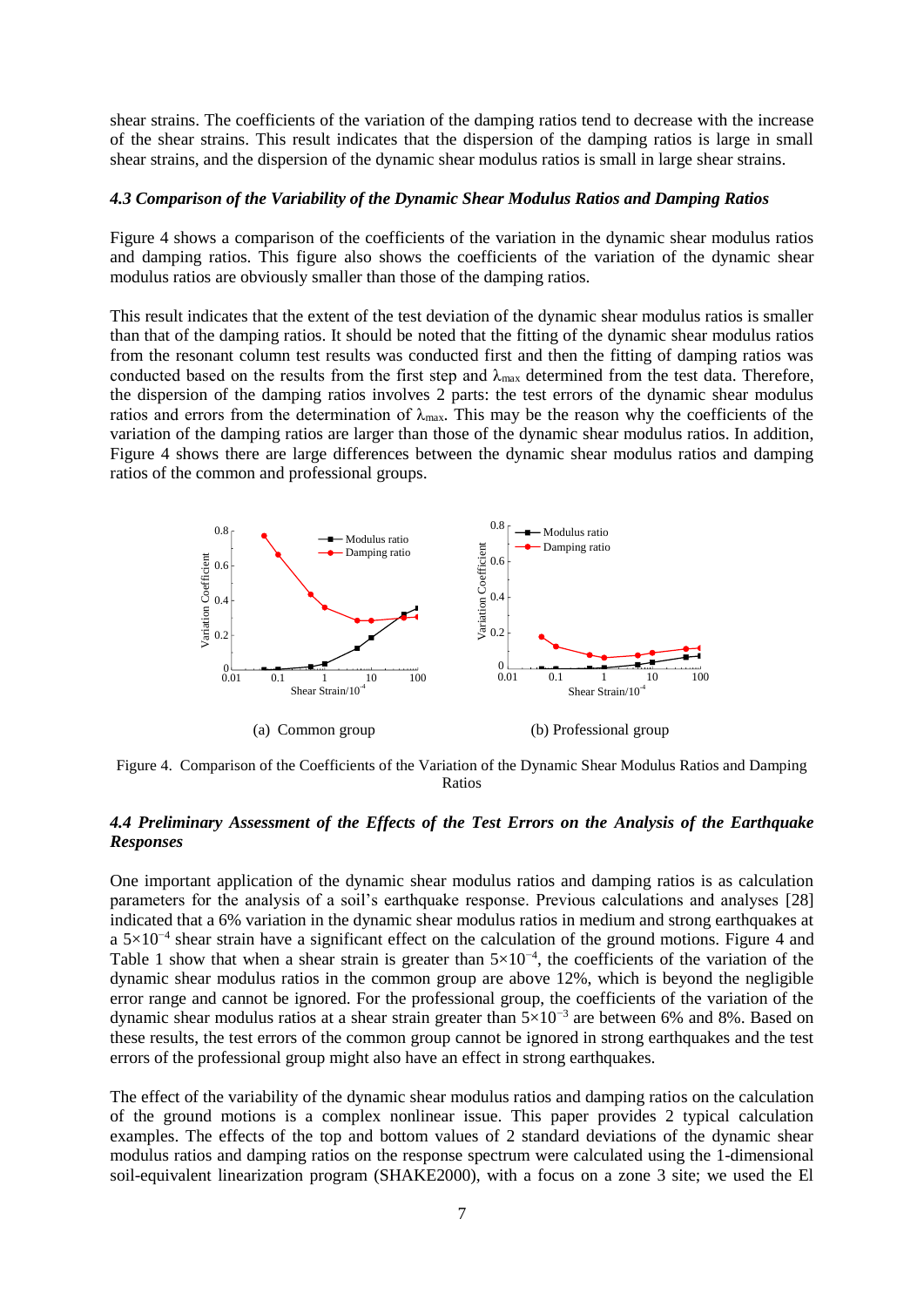Centro waves with an acceleration peak of 0.4 g as the input waves, and the means of the dynamic shear modulus ratios and damping ratios in the common and professional groups served as the benchmarks. Figures 7 and 8 show the calculation results.

Figures 5 and 6 show that the effects of the test errors of the common group on the response spectrum of the ground acceleration cannot be ignored. The effects of the test errors of the professional group are negligible. In addition, although both groups' test errors of the damping ratios are larger than that of the dynamic shear modulus ratios (shown in our analytic results in terms of the analysis of the test errors of earthquake responses), the test errors of the dynamic shear modulus ratios in fact have a larger effect on the response spectrum of the ground acceleration. Of course, there is a significant difference between the situations described in this paper and reality. The test errors of other types of soil, different zone sites, and input from other types of earthquake waves all need to be explored in detail.



Figure 5. Effects of the Test Errors of the Dynamic Shear Modulus Ratios on the Response Spectrum of the Ground Acceleration



Figure 6. Effects of the Test Errors of the Damping Ratios on the Response Spectrum of the Ground Acceleration

#### *4.5 Analysis of the Error Reasons*

The above test results and analysis all show that the dispersion of the tests of the common group is obviously larger than that of the professional group. These results indicate that the effects of the different staff members and technical levels on the test errors of the dynamic shear modulus ratios and damping ratios of soil are significant. In summary, the test errors of the dynamic shear modulus ratios and damping ratios in resonant column devices are derived from the following: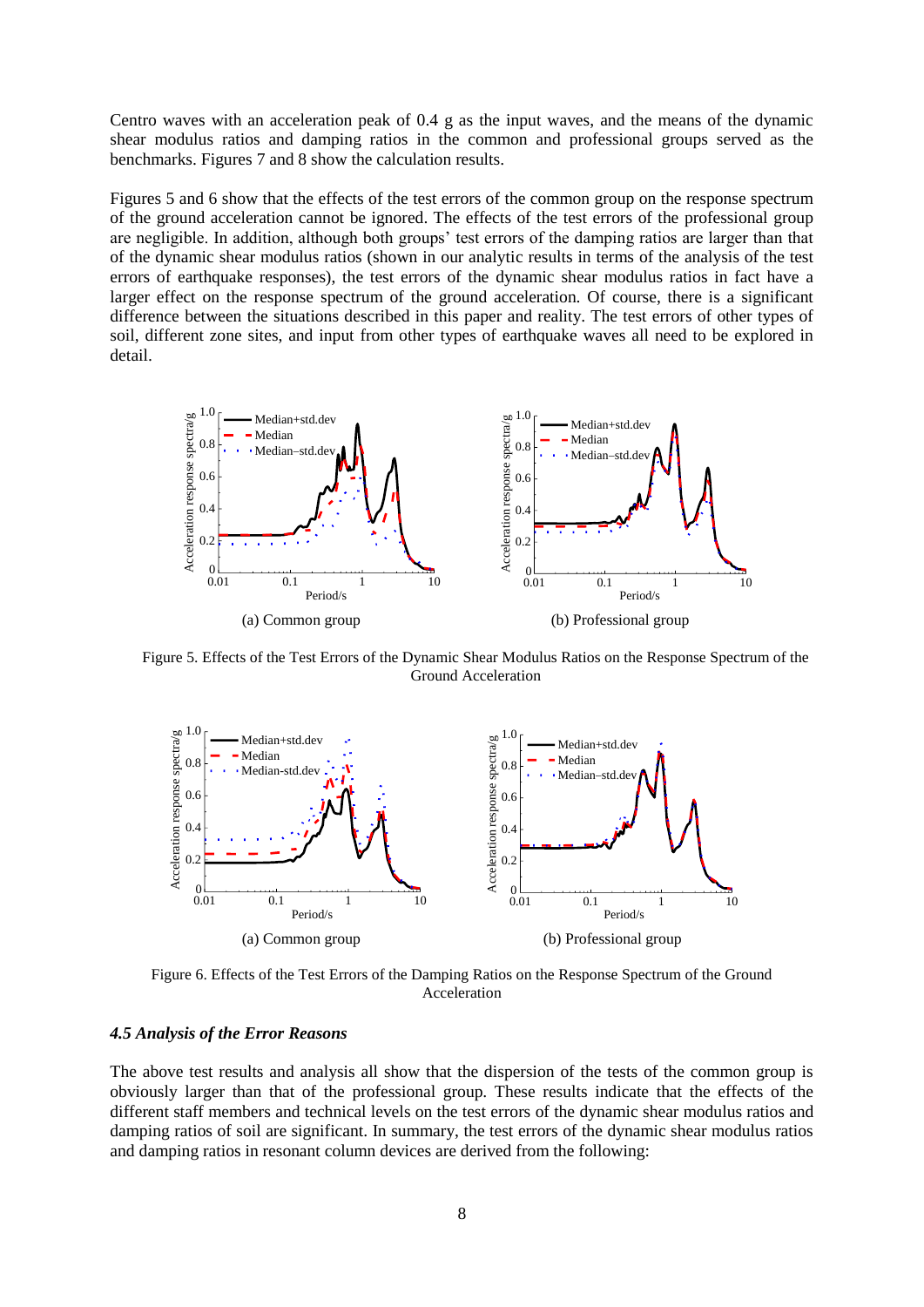1) Sample preparation differences, including the sample quality and density control differences, cause problems; this is consistent with the viewpoint of Zhu et al. (1990) and the theoretical inferences of Sun et al. (2007) . These differences may be due to the non-vertical dropping of hammers, uneven sample densities resulting from reading errors of the measurement of each layer of soil, sample surface roughness differences, and different overall heights of samples that result from reading errors. The common group members easily made mistakes in these areas.

2) Different staff technical levels, including the proficiencies in sample loading, the extent of disturbing the soil samples, and the determination of the depths of the blades in the soils, have an impact on measurement. The common group members were not proficient in these areas.

3) The effects of rubber membranes may cause errors in the results. New rubber membranes will increase the heights of samples and reduce the sizes of the diameters.

# **5. CONCLUSIONS**

We designed 2 representative groups to highlight the test errors of resonant columns. The distribution of the test errors of the dynamic shear modulus ratios and damping ratios were derived using standard sand as the unified samples. Our conclusions are as follows:

1) We used empirical methods of abnormal value verification in statistics and found that all results with test curves of more than 97% are within a range of 2 standard deviations of the means. These results are beyond the 95% benchmark requirement, and therefore can be used for probability analysis.

2) The means of the dynamic shear modulus ratios and damping ratios are similar. The confidence intervals of the means are stable and reliable. These results indicate that the tests of both the common and professional groups are close to real values. The confidence interval of the common group is larger than that of the professional group, which indicates that the test results of the proficient technical staff are much closer to real values that those of the common group.

3) The differences in the envelop lines, 2 standard deviations, and means between the common and professional groups indicate that the dispersion of the common group is larger. The ratios of the coefficients of the variation of the dynamic shear modulus ratios and damping ratios of the common and professional groups are around 5. This result shows that the effects of the testing staff and technique levels have a significant effect on the reliability of the test results.

4) The effects of the test errors of the common group on the calculation of the ground motions cannot be ignored. The test errors of the professionals are negligible. However, the results for other types of soil, sites, and different types of earthquake waves require further exploration.

5) An effective way to ensure reliable results is to increase the number of parallel tests. In general, 2 parallel tests are recommended for common technical staff and 1 test is required for professional staff. For sites with a high seismic fortification intensity (greater than or equal to 8) and important engineering sites, 4 parallel tests are recommended for common technical staff and 2 tests for professional staff.

6) Although the tests were completed by rigorously following the test specifications, the dispersion of the test results of the common technical staff is large and beyond expectations. The main reason is that the existing test specifications are too dogmatic and brief. Therefore, a refinement of the existing technical specifications of the resonant column tests and addition of operational provisions are urgent and important.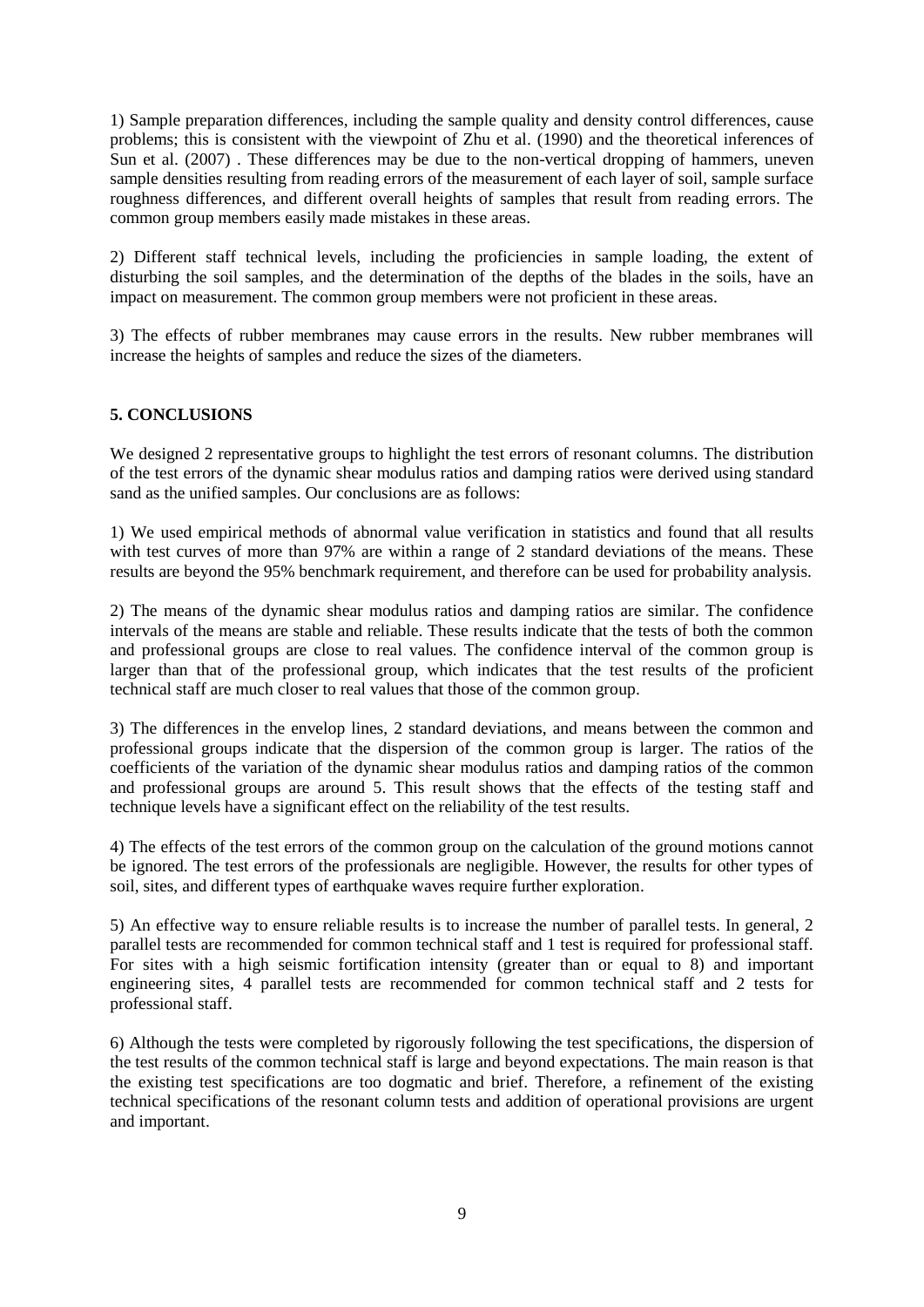#### **6. ACKNOWLEDGMENTS**

This research was supported by the National key research and development program for Intergovernmental international cooperation on science and technology innovation (Grant No. 2016YFE0105500), Natural Science Foundation for Youths of Heilongjiang Province of China (Grant No.QC2017037).

#### **7. REFERENCES**

Aguirre J, Irikura K (1997). Liquefaction and velocity variation of soft soil layers in Port Island, Kobe, during the Hyogo-ken-Nanbu earthquake. *Bulletin of the Seismological Society of America*, 87(5): 1244-1258.

Bertero R D. Vertero V (2002). Performance-based seismic engineering: the need for a reliable conceptual comprehensive approach. *Earthquake Engineering & Structural Dynamics*, 31(5): 627―652

Boulanger R W, Idriss I M (2007). Evaluation of cyclic softening in silts and clays. *Journal Geotechnical and Geoenvironmental Engineering*, 133(6): 641-652.

Chen Guoxing, Liu Xuezhu, Wang Binghui (2007). Effect of variability of soil dynamic parameters on ground motion parameters for deep soft sites. *Journal of Disaster Prevention and Mitigation Engineering*, 27(1): 1-10.

China Seismological Bureau (2005). Code for seismic safety evaluation of engineering sites, GB 17741-2005. Chinese Standard Press, Beijing.

Fan Heng, Xie Xinfang, et al (2016). The seismic reliability evaluation method in the strain-based design of Long distance transportation pipeline. *Science Technology and Engineering*, 16(23): 181-194.

Hardin B O, Black W L (1968). Vibration modulus of normally consolidated clay. *Journal of Soil Mechanics and Foundations Division*, 94(2): 353-369.

Hardin B O. Drnevich V P (1972). Shear modulus and damping in soils: measurement and parameter effects. *Journal of the Soil Mechanics and Foundations Division*, 98(6): 603-624.

Huang Bangwen (2015). Analysis of dynamic shear modulus and damping ratio for west Sichuan unsaturated mixed soil, *Ph.D. Thesis*. Southwest Jiaotong University, Chengdu,.

Jian Bin, Xie Xian, Liao Pingping (2015). Direct displacement-based seismic design method based on relative reliability concept. *Engineering Mechanics*, 32(4): 138-144.

Li Xiaoyong, Xie Kanghe, Yu Yan (2001). Probabilistic characteristics of strength indexes for Taiyuan siltyclay. *Journal of Zhejiang University (Engineering Science)*, 35(5): 492-496.

Liang Fengzhen, Guan Jing, et al (2014). Statistics for Engineers and the Sciences. China Machine Press, Beijing.

Martin P P, Seed H B (1982). One-dimensional dynamic ground response analyses. *American Society of Civil Engineering*, 108(7): 935-954.

Ni Wankui, Han Qilong (2001). Statistical analysis of physical and mechanical indexes of the typical loess. *Journal of Engineering Geology*, 9(1): 62-67.

Nanjing Hydraulic Research Institute (1999). Specification of soil test, GB 17741-2005. China Water & Power Press, Beijing .

Ou Jinping, Duan Yubo (1995). Seismic reliability analysis and optimum design of tall buildings. *Earthquake Engineering and Engineering Vibration,* 15(1): 1-13.

Shang Shouping, Xiong Wei, et al (2008). Experimental study on dynamic characteristics of saturated soils. *Rock and Soil Mechanics*, 29(1): 23-27.

Sun Jing, Yuan Xiaoming, Sun Rui (2004). Reasonability comparison between recommended and code values of dynamic shear modulus and damping ratio of soils. *Earthquake Engineering and Engineering Vibration*, 24(2): 126-133.